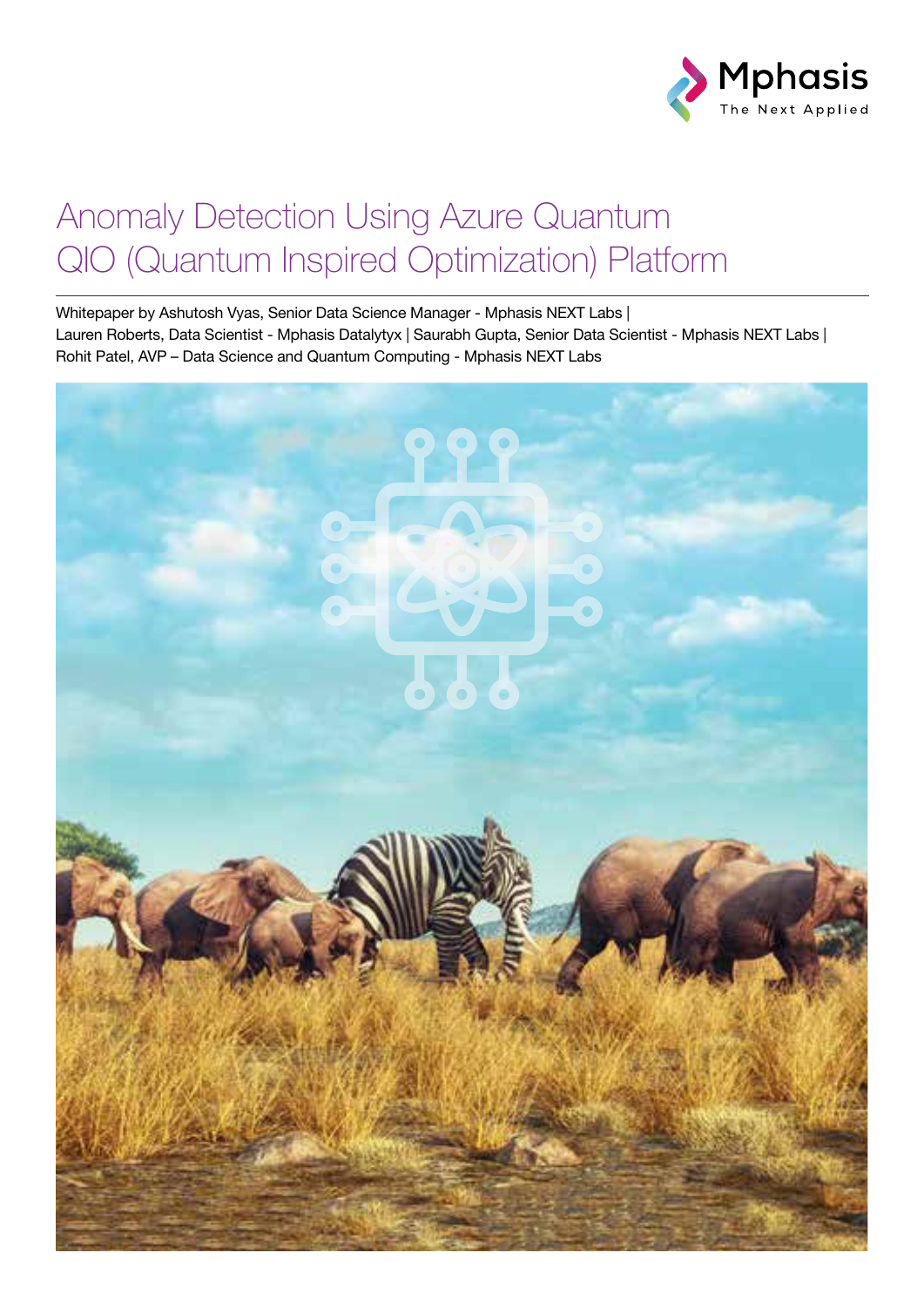## **Contents**

| 1                    | Introduction                                     |                                                                                                           |                |  |  |
|----------------------|--------------------------------------------------|-----------------------------------------------------------------------------------------------------------|----------------|--|--|
|                      |                                                  | 1.1 Type of Anomaly Detection Systems                                                                     | 1              |  |  |
|                      |                                                  | 1.1.1 Event-based Anomaly Detection                                                                       | 1              |  |  |
|                      |                                                  | 1.1.2 Monitoring-based Anomaly Detection                                                                  | $\overline{2}$ |  |  |
| $\mathbf{2}^{\circ}$ |                                                  | Business Challenges & Drivers to Build Robust Anomaly Detection Systems                                   | $\overline{2}$ |  |  |
|                      | 2.1                                              | <b>Customer Satisfaction</b>                                                                              | $\overline{2}$ |  |  |
|                      |                                                  | 2.2 Business Operational Performance                                                                      | 3              |  |  |
| 3                    | Machine Learning-based Anomaly Detection Systems |                                                                                                           |                |  |  |
|                      |                                                  | 3.1 Technical Challenges                                                                                  |                |  |  |
|                      |                                                  | 3.2 Quantum Annealer-based Anomaly Detection                                                              |                |  |  |
|                      |                                                  | 3.2.1 Why Quantum Annealer?                                                                               | 5              |  |  |
|                      |                                                  | 3.3 Mphasis Solution Approach                                                                             | 5              |  |  |
|                      |                                                  | RBM Training Using Azure Quantum Optimization Platform<br>3.3.1                                           | $\overline{7}$ |  |  |
|                      |                                                  | 3.3.2 Azure Quantum QIO Workflow                                                                          | 9              |  |  |
|                      |                                                  | 3.4 Experiment & Results - Credit Card Fraud Detection Using<br><b>Azure Quantum Optimization Solvers</b> | 10             |  |  |
| 4                    | <b>Solution Benefits</b>                         |                                                                                                           |                |  |  |
|                      | 4.1                                              | <b>Classical vs Quantum-inspired RBM Classifier</b>                                                       |                |  |  |
|                      |                                                  | 4.2 Other Benefits                                                                                        | 12             |  |  |
| 5                    |                                                  | Conclusion                                                                                                | 12             |  |  |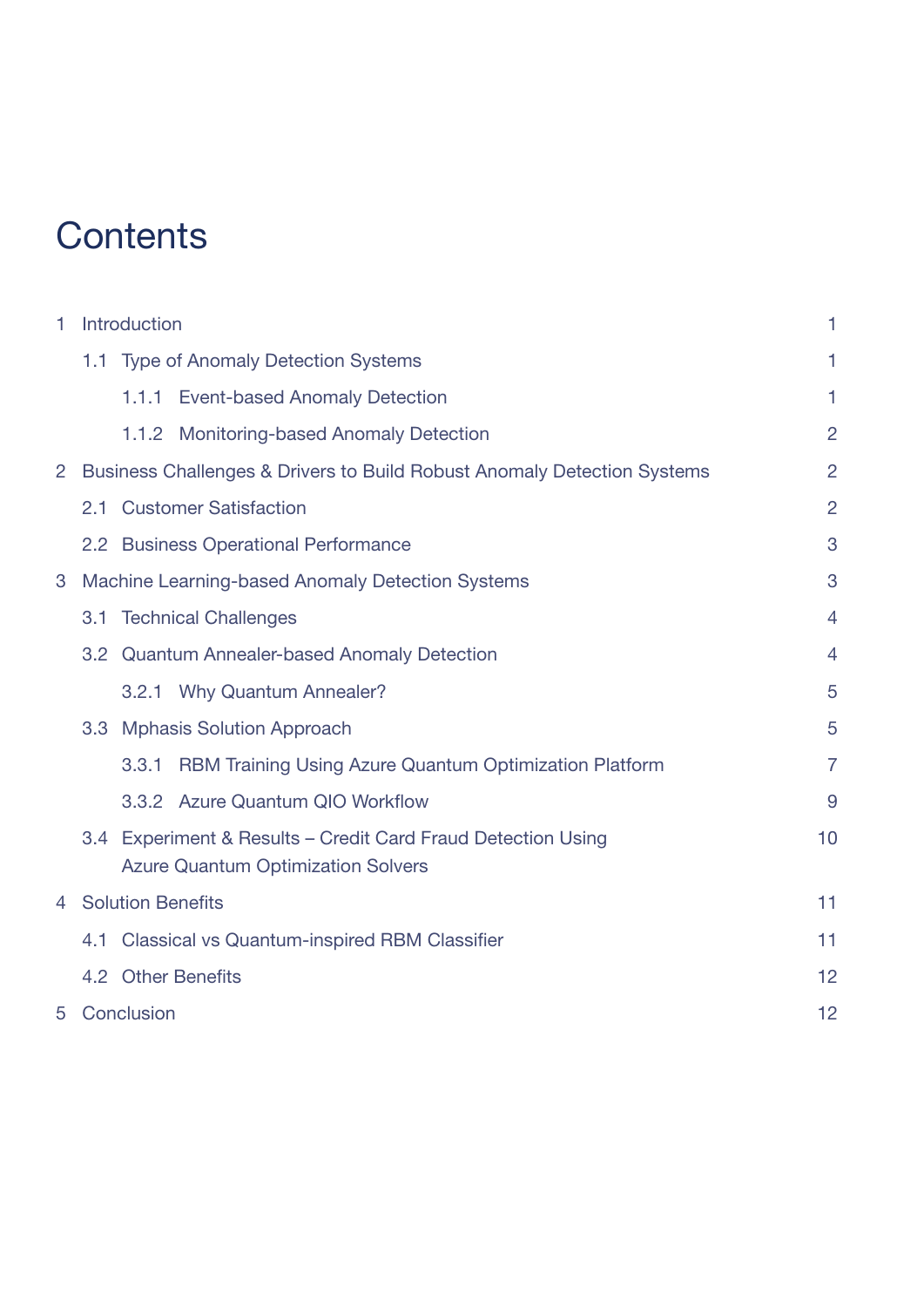# 1. **Introduction**

An anomaly is a rare event or observation in the behavior of a system. Such anomalies, if not detected, may lead to financial losses for the business and result in customer dissatisfaction and mistrust in business operations and transactions. The anomaly detection methodologies help in identifying anomalies in the behavior of a system/process, thereby actuating subsequent decision support systems.

A few real-life examples of anomaly could be:

- In the banking domain, anomaly can be considered as unauthorized transactions through the system. This may include money laundering, abnormal volume of transactions, etc.
- In industrial production domain, anomalies could be irregular machine behavior, under performance of the employees, poor production output, etc.
- In agriculture domain, anomalies could be irregular development of plants, sudden deterioration in plant health, sudden reduced production volume, etc.
- In healthcare domain, anomalies could be unwanted symptoms in patients under medication, sudden deterioration of organ parameters, slow recovery in health, etc.

## 1.1 Type of Anomaly Detection Systems

In general, anomaly detection systems can be classified into two major categories, i.e., Event-based anomaly detection and Monitoring-based anomaly detection. These categories are based on the type of data captured as part of the organization's monitoring and compliance strategy and business requirements.

### 1.1.1 Event-based Anomaly Detection

Event-based Anomaly Detection algorithms are designed for use cases where each observation or event is independent of its previous observation or event. A few use cases could be:

- Credit card fraud detection
- IoT sensor anomaly detection
- Network intrusion detection
- Retail customer behavior drift detection
- Security surveillance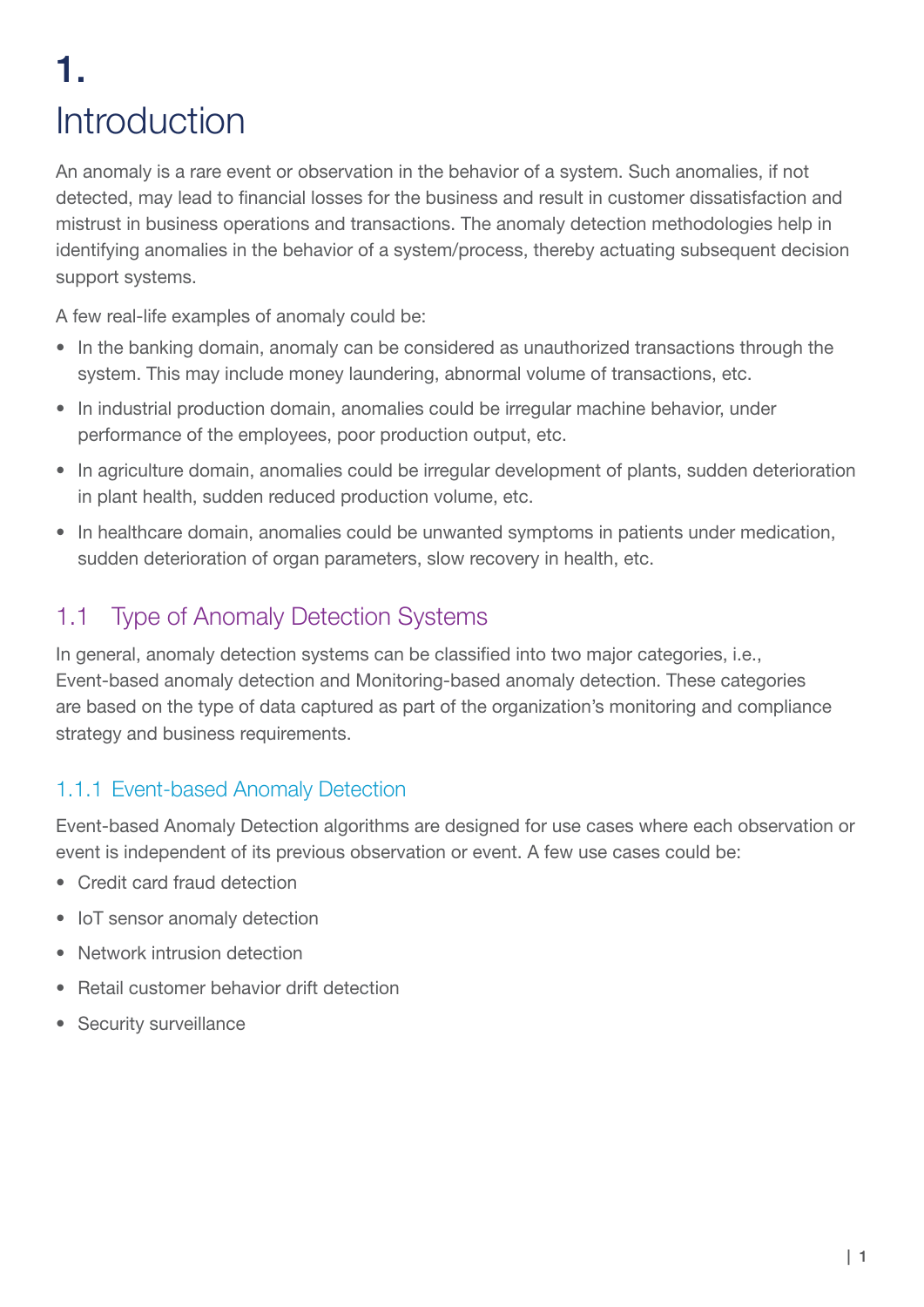### 1.1.2 Monitoring-based Anomaly Detection

Certain problems in the anomaly detection domain requires constant monitoring of the actions or processes in the business operations. Constant monitoring helps in sequence-based analysis of the pattern, as individual events could look non-anomalous, but the pattern reflects the anomalous activity. A few of the business use cases which come under monitoring-based anomaly detection are as follows:

- Healthcare monitoring
- Weather monitoring
- IT infrastructure monitoring
- Industrial production line monitoring

In the coming sections, we will discuss the criticality of anomaly detection for businesses and how quantum inspired optimization can bring in more value to the performance of the anomaly detection algorithms.

# 2.

# Business Challenges & Drivers to Build Robust Anomaly Detection Systems

Anomaly detection is a critical system for business operations. The fundamental aim to identify anomalies is to protect businesses from incurring financial losses due to unnoticed and unauthorized actions and processes. Building a robust anomaly detection system is hindered by the following factors:

- Poor understanding of the data: Due to the high volume, velocity and variety of transactions happening on the system, it becomes difficult to build systems to understand and analyze complex patterns in the data. This leads to unnoticed and unauthorized usage of the system.
- Fewer audits: Majority of the anomalous actions are recognized once they are reported by the users or customers. Audits, if any, due to the complexity of analysis of the data, systems and workflows, are fewer in number. This leads to non-availability of the right data to build a robust system/model.

Anomaly detection can add a lot of value to businesses in the areas of customer satisfaction, operational performance, risk, case resolution, etc. Following are the benefits a business could leverage by integrating anomaly detection modules in their operations:

## 2.1 Customer Satisfaction

Anomaly detection systems can help a business achieve high customer satisfaction through:

• Safeguarding customers' assets: Anomaly detection systems protect the customers' assets from being compromised - mitigating the financial losses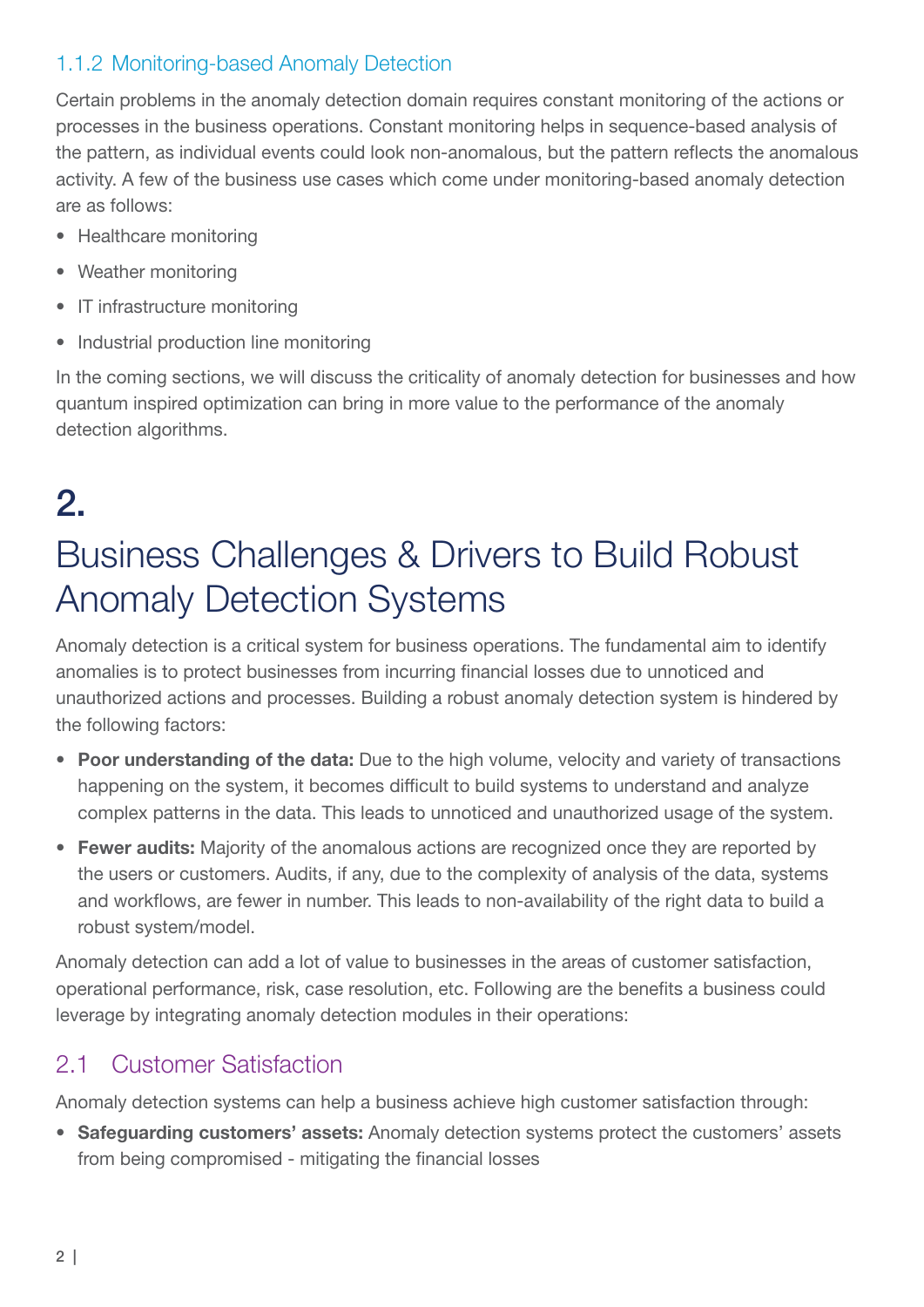- Managing access to assets: Anomalies generally block customers' access to assets until anomalies are resolved. This can lead to financial and personal hardships for the customers. By detecting and notifying the anomalies, anomaly detection systems help avoid such scenarios.
- Increasing customer faith: Anomaly detection systems pro-actively detect and manage anomalies leading to a reduction in the occurrence of fraudulent activities, hence building customer faith and company image-impacting future business positively.

## 2.2 Business Operational Performance

Anomaly detection systems can help improve the operational performance of a business through:

- Reduction in operational cost: Unchecked anomalies, other than causing immediate financial loss, leads to operational overhead in investigating and handling anomalies such as fraud. Anomaly detection systems can prevent the occurrence of anomalies and thereby reduce operational costs.
- Reduced human intervention: Anomaly detection systems proactively stop and help resolve anomalies. This reduces the human intervention required to prevent anomalies.
- Faster response time: Anomaly detection systems can help resolve the anomalies in real time or reduce the time to root cause analysis.
- Robust operational workflows: Backtracking and root cause analysis of hidden behavioral patterns using anomaly detection systems can lead to the identification of potential loopholes in the operations which helps improve the design and re-structuring of data flow architectures to reduce potential threats.

# 3.

## Machine Learning-based Anomaly Detection Systems

Present legacy rule-based anomaly detection systems which work in predefined rules and statistic thresholds for anomaly detection, have a major drawback of generating a huge number of false positives. Thus, tremendous human intervention is required to resolve different false positive cases. This makes the non-anomalous transaction process slow and laborious. This problem can be resolved by introducing a machine learning-based anomaly detection system. Before proceeding to how to design such a system, the following section explains some of the technical challenges to achieve the same.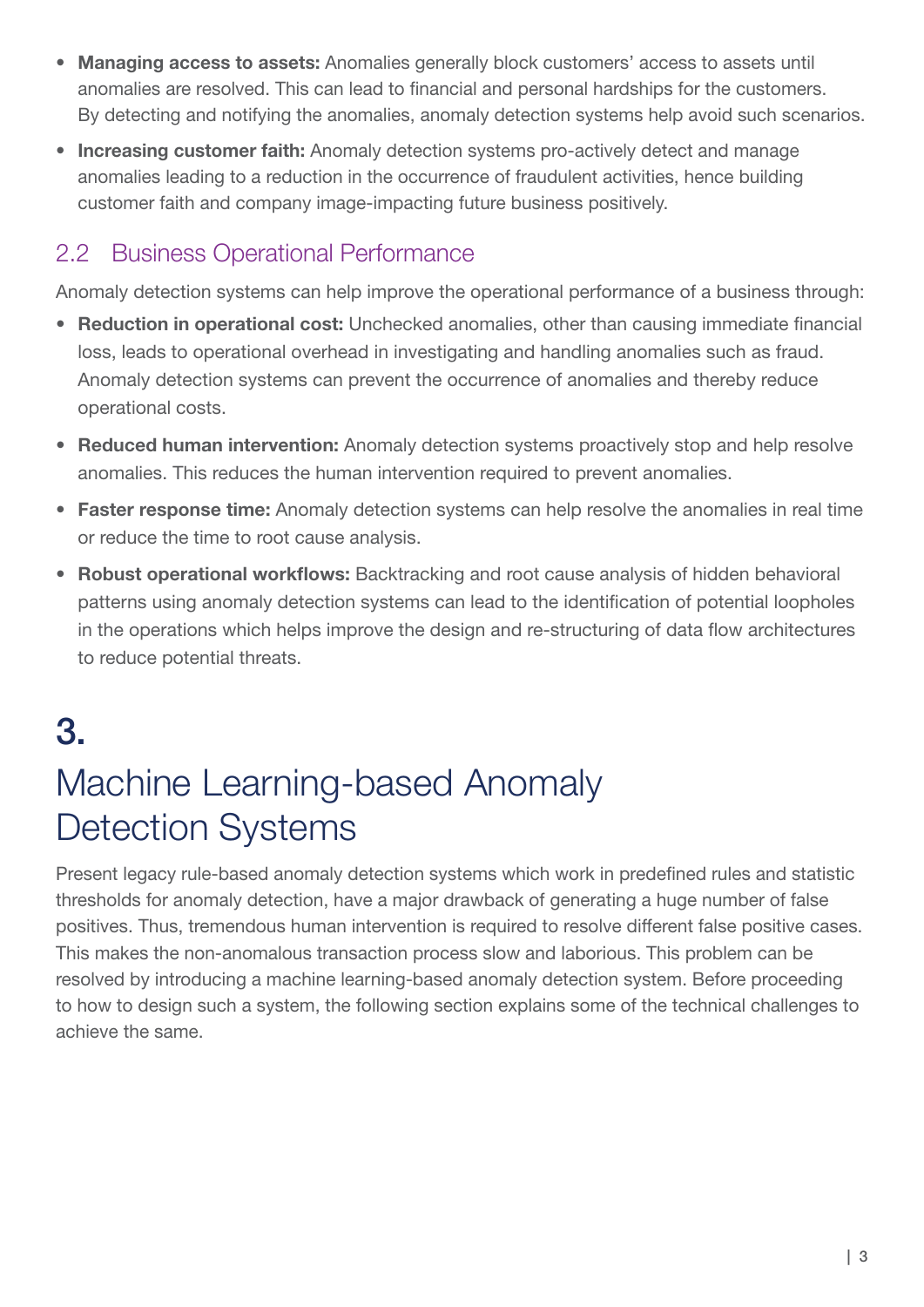### 3.1 Technical Challenges

Anomaly detection is a complex classification problem. The major technical challenges in the development of a good performing anomaly detection solution are as follows:

- Appropriate feature extraction: Selection of features is an important and difficult exercise in anomaly detection. Domain understanding is required to capture hidden patterns and relationships that can affect model development. Good features correspond to a better model performance.
- Defining normal behaviors: Event-based data or monitoring sequences need to be analyzed to develop an understanding of the behavior of a system/application. This further helps in defining or identification of normal behavior patterns or events of the system.
- Handling imbalanced distributions: There exists a wide imbalance in terms of the amount of information available for non-anomalous rows in comparison to anomalous rows. This imbalance ratio is mostly due to system/application incapability to capture anomalous behavior and treat it as a normal pattern. Specific strategies are required to handle this imbalance.
- Threshold for an anomaly: Deciding what a suitable cut-off point is for a result to be anomalous. The data is subject to random variation, so the algorithm must distinguish between slight deviations from a normal pattern and an actual anomaly.
- Proportion of data for training: The number of samples used for training the algorithm must be chosen to avoid overtraining, but to keep enough information in the data to learn what normal patterns look like.
- Bias of the algorithm: The algorithm used must avoid having a bias against a particular group, which could lead to disproportionately labeling that group as anomalous.

## 3.2 Quantum Annealer-based Anomaly Detection

There are two approaches for probabilistic modeling - Discriminative and Generative models. Discriminative models perform conditional probability evaluation to make predictions and generative models use joint probability evaluation to make predictions.

The behavior learning paradigm prefers the usage of generative models because it captures the inter-relationships between model features to learn the data distribution and a wide range of class information and parameters. These algorithms use stochastic sampling of underlying distribution to get the point estimation values for the parameterized distributions.

Also, semi-supervised anomaly detection approaches have demonstrated the capability to learn and understand the normal behavioral patterns of the data and once trained, they raise alarms to indicate abnormal patterns. Thus, learning the underlying statistical distribution of the data becomes an important objective of the solution approach.

State-of-the-art classical machine learning-based anomaly detection systems adopt generative semi-supervised machine learning approach to identify anomalies. These approaches try to learn and understand the normal behavior patterns in the data using an unsupervised algorithm and then build a supervised threshold classifier using the tagging information of the patterns and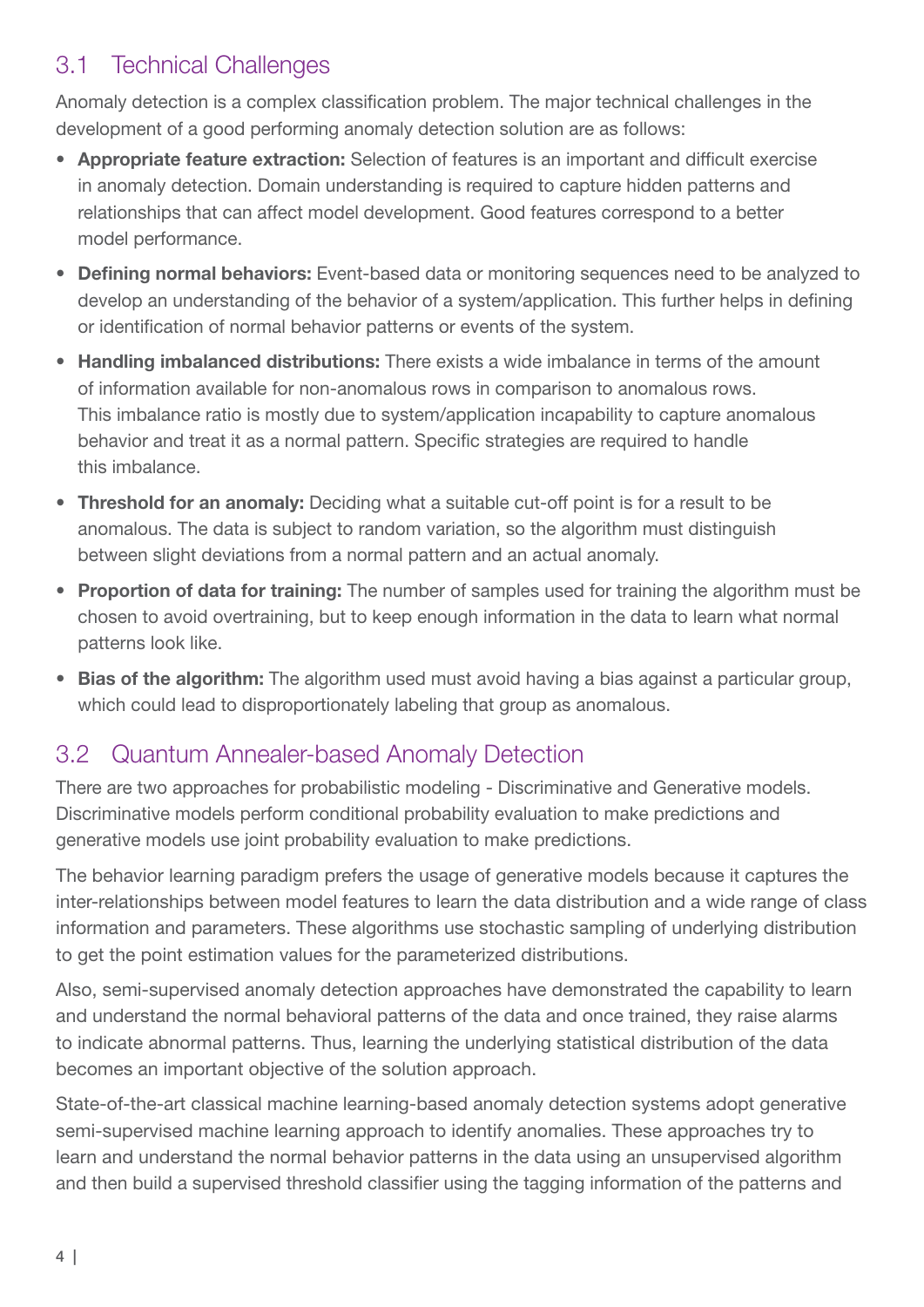output generated from the unsupervised algorithm for all the patterns. The classical deep learning architecture uses Restricted-Boltzmann-Machine, Autoencoders, GANs, etc., in deep learning domain to learn and understand the statistical patterns of normal behaviors in the data. The deep learning models train a vast number of weights to learn statistical data distribution. The training process requires a high volume of input data to learn the patterns.

### 3.2.1 Why Quantum Annealer?

In this whitepaper, we illustrate an alternative semi-supervised generative approach to build an anomaly detection system using quantum annealer for machine learning objective. *Classical hardware implementations of quantum annealer-based machine learning can approximate complex density function from comparatively smaller data sets using quantum-inspired sampling techniques and properties of probabilistic search space exploration.*

We have used Azure Quantum optimization solvers' algorithms to perform stochastic learning by generating samples from the underlying data distribution akin to classical sampling techniques such as Markov Chain Monte Carlo (MCMC). Annealing-based sampling brings improved quality of the point estimation by reducing the correlation between the samples. This improves the precision of the trained model, thus reducing the number of false positives at the time of inference generation.

The quantum-inspired approach has the advantage of better training KPIs (Key Performance Indicators) and faster training time of the model. This stems from the fact that MCMC sampling strategies are sequential in nature. Thus, point estimation from the underlying data distribution becomes a lengthy process and these strategies require a burn-in time to stabilize before generating samples and due to this, the initial samples are rejected. All these drawbacks are not present in Quantum-Inspired Optimization (QIO) solvers as they perform parallel sampling and do not require any specific sampling strategies or burn-in time.

## 3.3 Mphasis Solution Approach

In this section, we present the Mphasis solution architecture for the event-based anomaly detection problem and illustrate the use of QIO algorithms for model training.

We opted for a semi-supervised ensembled modeling technique to detect event-based anomalies. We used a collection of Quantum-Restricted Boltzmann Machine (QRBM) models to learn the underlying data distribution, where a smart sample selection technique is used to provide data to each QRBM model. This strategy helps in learning the different aspects and behaviors in the data and avoiding overfitting of the model.



| 5 *Figure 1: Solution Architecture*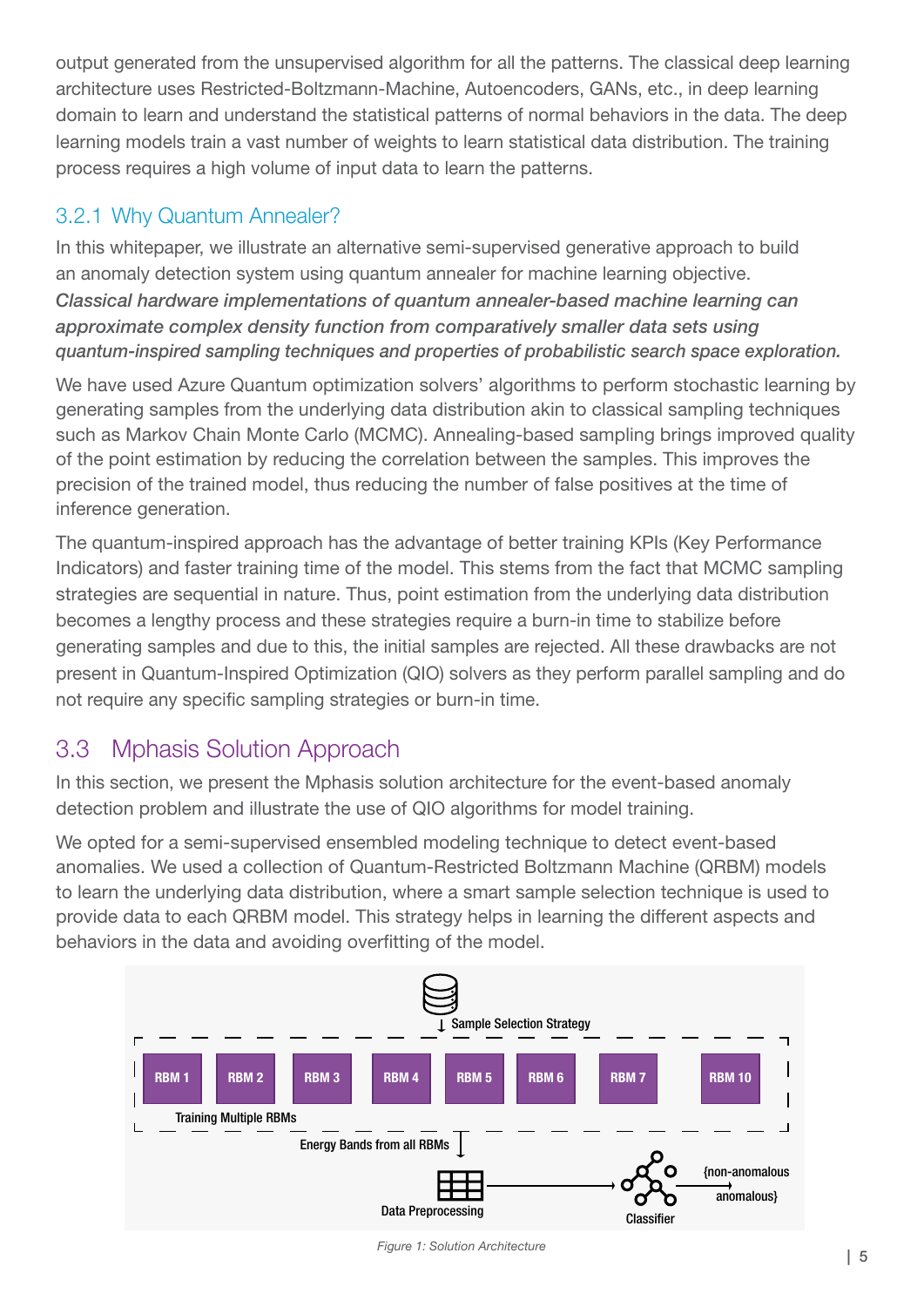The above architecture describes the different components we have used for design and development of event-based anomaly detection solution. The training procedure is as follows:

Data type: The solution approach is semi-supervised in nature and thus requires tagged data for training purposes. The solution can handle high imbalances in the data.

Data segregation: As the architecture is semi-supervised, non-anomalous data is used for RBM training.

Strategic sampling for each RBM: Data distribution-based sampling strategy is used to generate samples from the event-based data set. Sampling data sets with % of shared data points are used to train each RBM.

Learning data distribution using RBM: Each sample dataset is provided to each RBM for learning the associated data distribution. This type of ensemble-based approach is utilized to control the overfitting possibilities and to develop a generalized learning approach.

Energy-band data collection: RBM is a generative neural network training approach which tries to regenerate the input data. The model is considered as trained if the model can generate the output like the input given. The architecture of RBM can be considered as an undirected graph, and using the Hamiltonian energy expression, an associated energy of the graph can be calculated. The energy of the graph changes with the changing input to the architecture. This energy is also called free energy and the expression is as follows:

$$
F(v) = -a^{T}v - \sum_{j} log (1 + exp(b + W^{T}v))_{j}
$$

In the above expression, "v" represents the input vector, "a" is the bias matrix for the visible layer in RBM, "b" is the bias matrix for the hidden layer in RBM and "W" is the cross-sectional weight matrix between visible and hidden layer in the RBM. "j" represents the hidden node in the hidden layer.

We can thus compute a scalar energy value associated with each input we provide to RBM while training. These scalar energy values are collected for all the datasets that we provide to different RBMs.

Energy data normalization: The collected free energy values for anomalous and non-anomalous data from all the RBMs are collected and normalized.

Energy threshold classifier: A supervised learning algorithm is used to identify a threshold between the non-anomalous data associated energies and anomalous data associated energies. This classifier is used to finally generate inference to identify anomalous/non-anomalous events.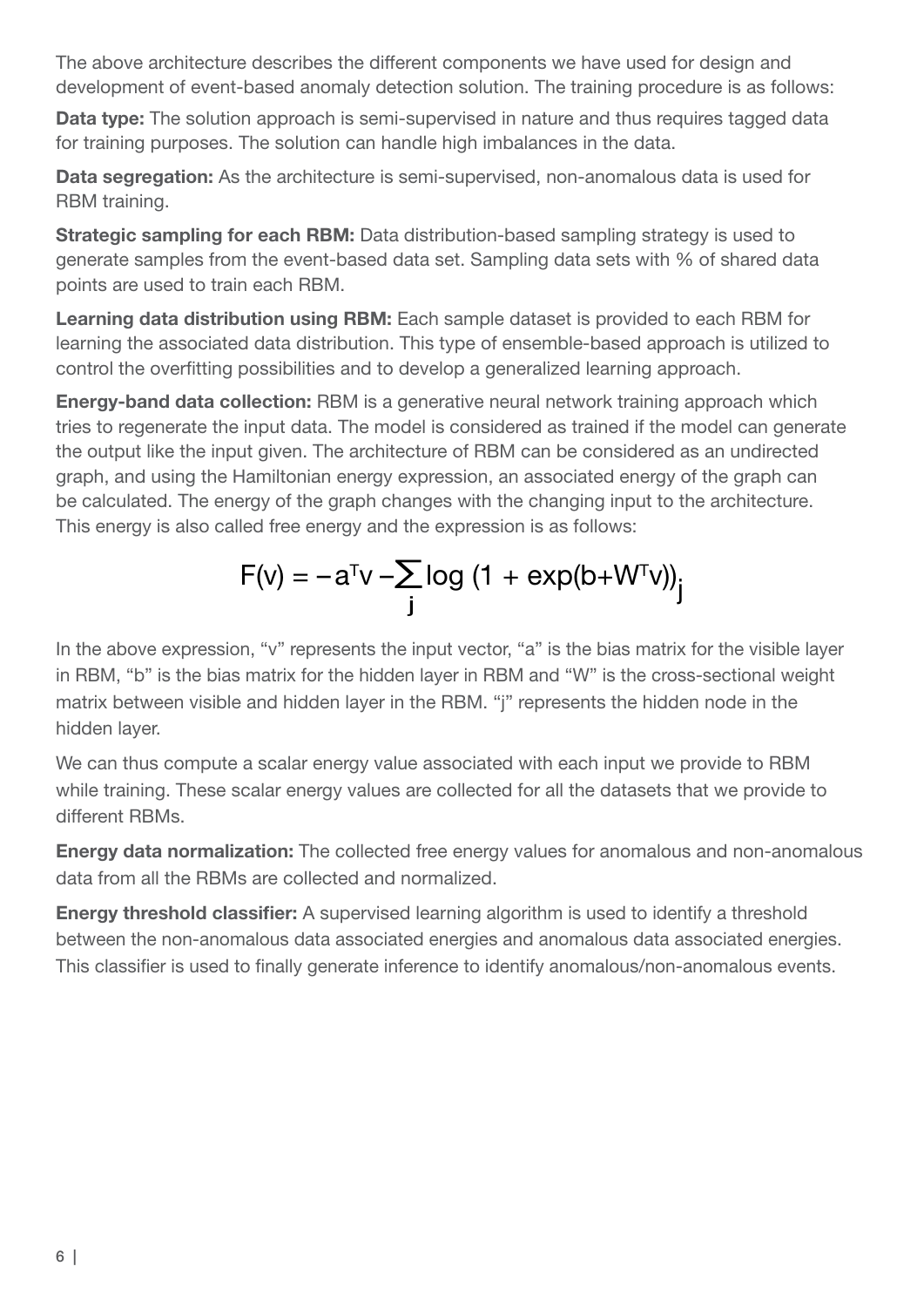### 3.3.1 RBM Training Using Azure Quantum Optimization Platform



*Figure 2: RBM Training Process Using Azure Quantum Optimization Platform*

The above workflow demonstrates the process of training the RBM using Azure Quantum optimization solvers for probabilistic sampling and stochastic gradient descent to train the weights of the RBM model.

Restricted-Boltzmann Machine model is a generative model which uses probabilistic sampling to train. The RBM model tries to learn the underlying data distribution by using Boltzmann distribution to approximate the actual data distribution. The expression of Boltzmann distribution is:

$$
p_i \propto e^{-\epsilon_i/kT}
$$

Where "pi" is the probability of a state "i" of a system whose energy at state "i" is " $E$ i" where "k" is

Boltzmann's constant and "T" is the temperature of the system.

Now to embed the RBM network into Boltzmann's distribution, RBM network energy needs to be computed. To perform this task, we utilize the resemblance of Ising model and RBM architecture. The RBM neural network can be treated as an undirected connected graph. The structure is as follows:



*Figure 3: RBM Architecture*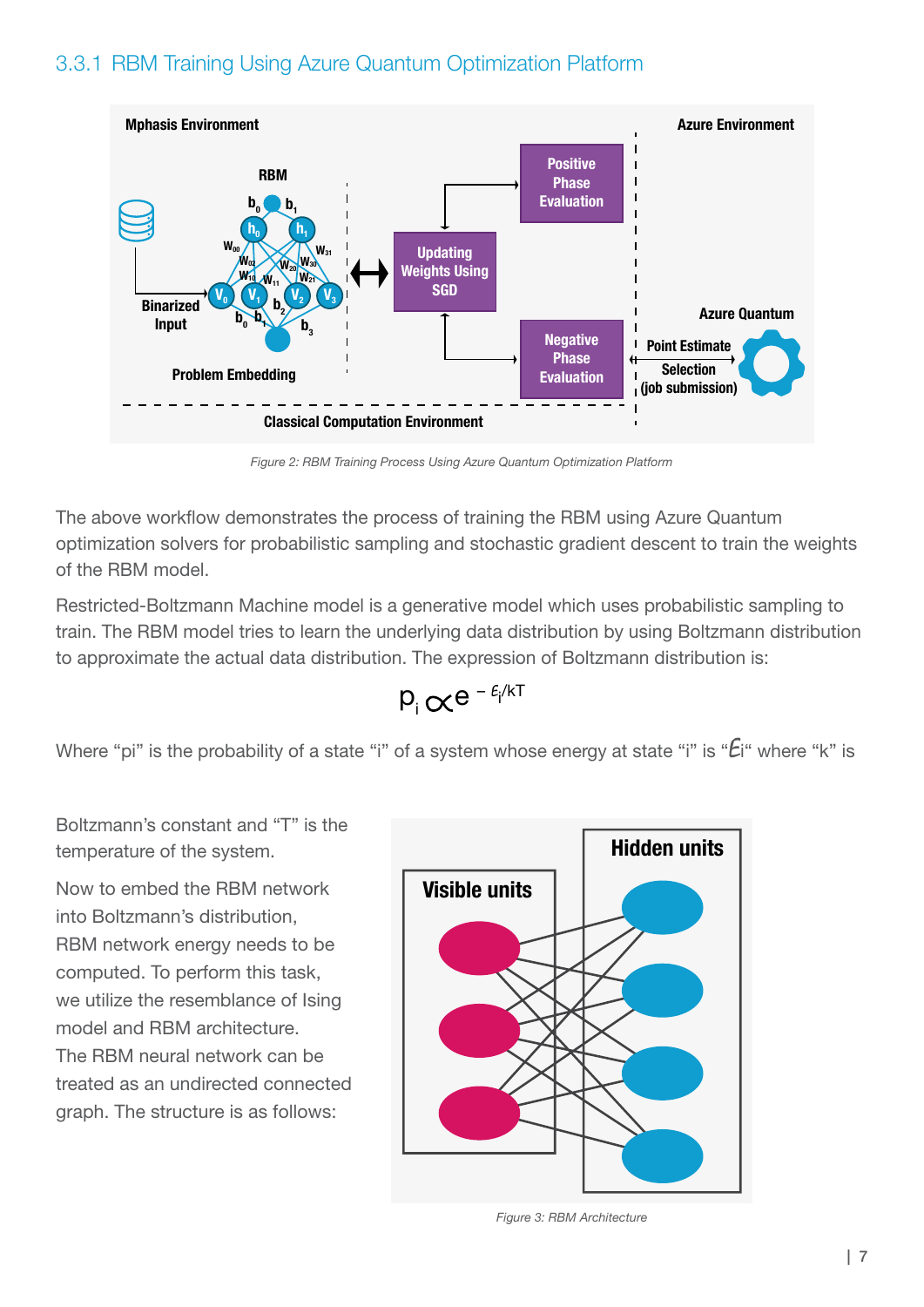Where visible layer is exposed to incoming input data and hidden layer is treated as a latent layer and the node in the RBM architecture can take only two values. The above architecture resembles the Ising model architecture, which is:

The Ising model is a mathematical model of ferromagnetism in statistical mechanics. The nodes *Figure 4: Ising Model*

in the model can take two values – either -1 or 1, which represents the spins of the magnetic particle. The energy associated with this model is expressed using the Hamiltonian expression:

$$
H(\sigma) = -\sum_{(i\,j)} J_{ij} \quad \sigma_j \sigma - \mu \sum_j h_j \sigma_j,
$$

This expression has "J" as the weight matrix associated with adjacent nodes "sigma" and individual bias of each node as "h". Keeping the above expression in consideration, RBM network energy can be computed as:

$$
\sum_{(i\,j)} w_{ij} v_i h_j + \sum_i a_i v_i + \sum_i b_j h_j
$$

Where " $w_{ii}$ " is the cross-sectional weight matrix of the RBM architecture between hidden and visible layer nodes, "a<sub>i</sub>" is the bias of visible nodes "v" and "b<sub>j</sub>" is the bias for hidden nodes "h".

The analogy between the energy expressions helps to use Boltzmann's distribution for input data distribution approximation.

The RBM performs training of models by using stochastic gradient descent for updating the weights of the network and probabilistic sampling on associated Boltzmann distribution to estimate the values of the hidden layer nodes, i.e., 0 or 1. The process of probabilistic sampling and weights update is an iterative process, and it terminates when the RBM can generate the same incoming input with high accuracy.

The quantum-inspired solver accepts the problem expressed in terms of Ising model where variables can take only two values and are represented as nodes in the Ising model. The solver explores the configuration space to identify the optimal values of the nodes, i.e., either 0 or 1 by expressing the search space in terms of associated configurations Hamiltonian energies.

The RBM architecture resembles the Ising model architecture as nodes in both, where the networks take only two possible values, and both the models have adjacency weight matrix and bias weights. Thus, the RBM network can be mapped to Ising model expression, thus solvers in the Azure Quantum optimization platform can perform probabilistic sampling on associated Boltzmann distribution by expressing the RBM architecture configuration in Hamiltonian energy space exploration to return point estimation of the hidden layer nodes.

The point estimation value returned by quantum-inspired solvers is further utilized to perform stochastic gradient descent operation to update the network weight by back propagation. This process continues until the output of the RBM model resembles the input with high accuracy.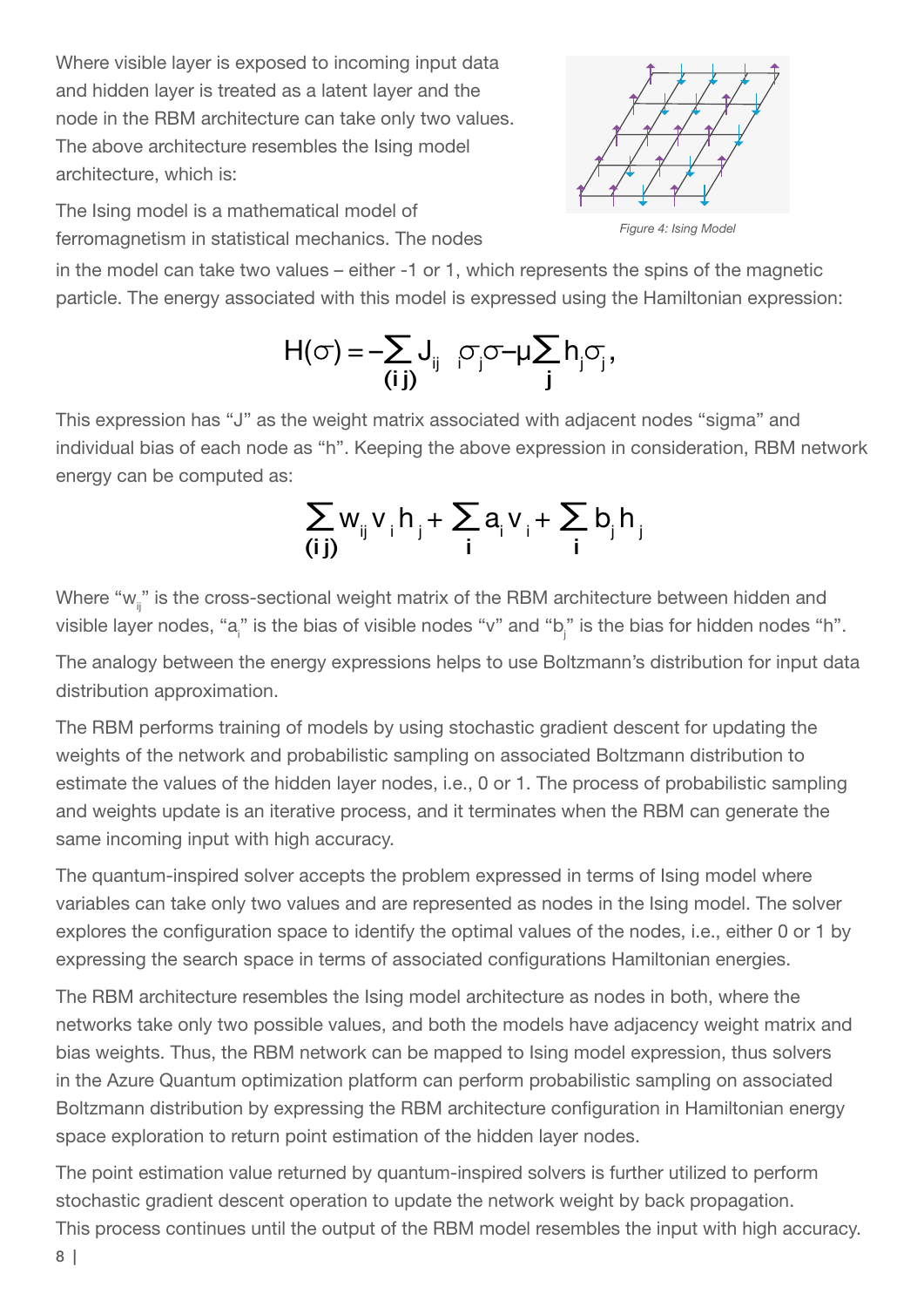### 3.3.2 Azure Quantum QIO Workflow



*Figure 5: Integrated Azure Cloud and Azure QIO Workflow for Hybrid Quantum-inspired ML*

Azure provides different architectural components to develop and deploy a quantum-inspired anomaly detection solution. The basic reference diagram is shown above. The cloud-based solution requires different components to perform input data preprocessing, model training and generate inferences on real-time streaming data. The following points describe the Azure components and their utility in the solution architecture:

- Serverless Azure function app is used to perform the required preprocessing of the input data and evaluate algorithm performance using different matrices and parameters.
- Azure Kubernetes Service is used to perform training on the historical data and inference generation on the real-time streaming data as these modules require heavy computation power for data processing.
- Azure blob storage service is used to store the trained model and statistical parameter files of the finalized model that would be used to generate inference. This input data and the meta data for the entire application can be stored in My SQL Db service provided by Azure.
- QIO solvers are part of the Azure Quantum Optimization suite of tools used to perform sampling based on physics-inspired processes while training the model. The Azure QIO solvers are called via Azure Kubernetes Service in the Hybrid Quantum-Inspired ML workflow described above.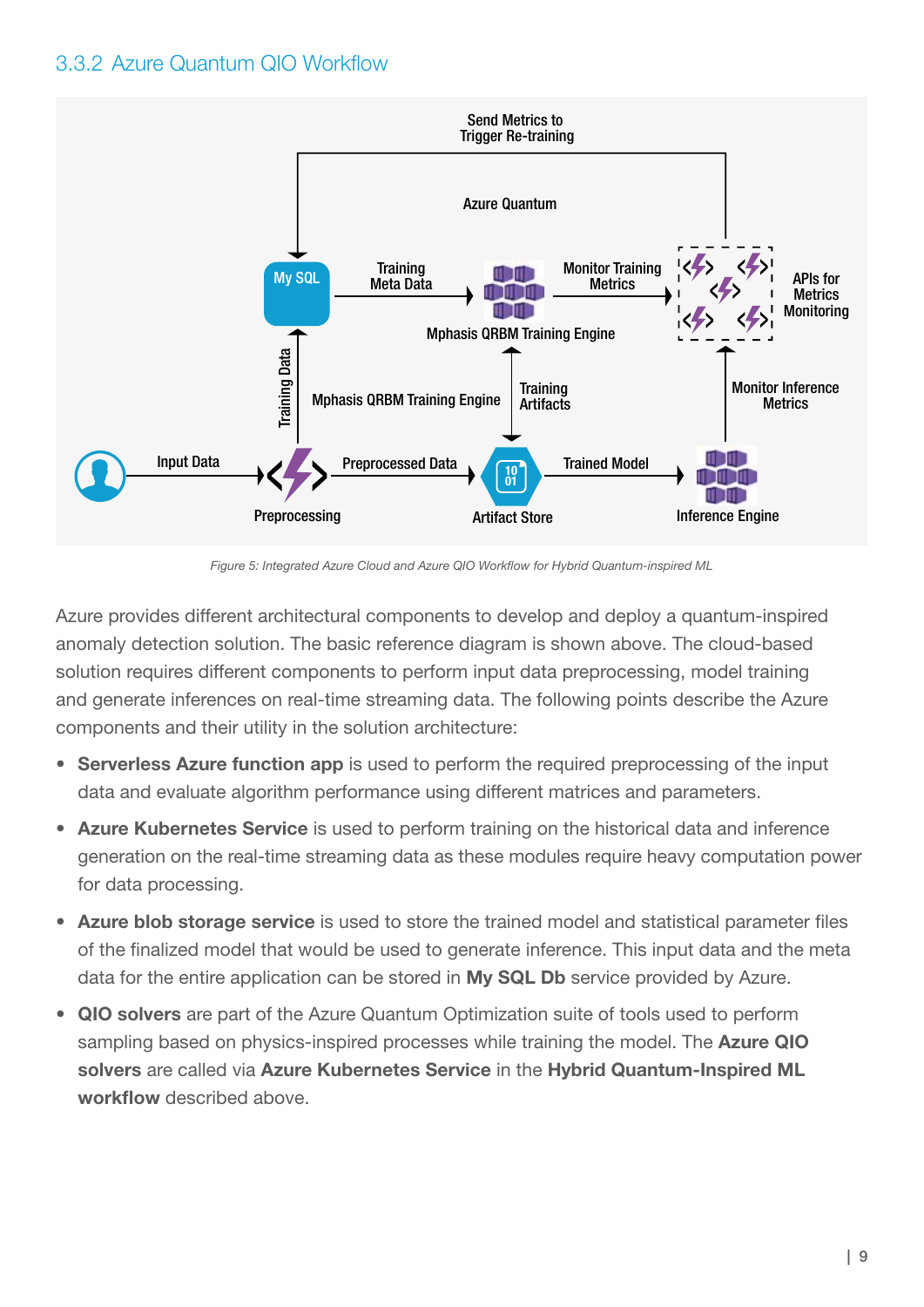### 3.4 Experiment & Results – Credit Card Fraud Detection Using Azure Quantum Optimization Solvers

Data Description: Credit card transaction dataset containing legitimate and fraud transactions from the duration  $1^{st}$  Jan 2019 - 31 $^{st}$  Dec 2020. It covers credit cards of 1000 customers doing transactions with a pool of 800 merchants. The original dataset contains over 1 million transactions and we have used a small section of it to train our models, as quantum annealers can approximate underlying density function with a relatively smaller dataset.

#### Experiment 1: Comparing Different QIO Solvers

- Each sample size: 22000 approx.
- Number of samples: 9
- Number of frauds in each sample: 100-150 approx.
- Used for training: 8
- Number of binary independent columns: 95
- Test sample: 1
- Class ratio: 1:147 approx.

#### Results:

| Performance/Azure Solvers |                      | <b>Azure Parallel</b><br><b>Tempering</b> | Microsoft QIO<br><b>Simulated</b><br><b>Annealing</b> | <b>Azure Quantum</b><br><b>Monte Carlo</b> | <b>Azure Population</b><br>Annealing | Azure<br>Substochastic<br><b>Monte Carlo</b> |
|---------------------------|----------------------|-------------------------------------------|-------------------------------------------------------|--------------------------------------------|--------------------------------------|----------------------------------------------|
|                           | Accuracy             | 100%                                      | 100%                                                  | 100%                                       | 100%                                 | 100%                                         |
|                           | Precision            | 100%                                      | 100%                                                  | 100%                                       | 100%                                 | 100%                                         |
| <b>Training</b>           | Recall               | 100%                                      | 100%                                                  | 100%                                       | 100%                                 | 100%                                         |
| Results                   | F <sub>1</sub> Score | 100%                                      | 100%                                                  | 100%                                       | 100%                                 | 100%                                         |
|                           | Training Time (mins) | 21                                        | 22                                                    | 24                                         | 32                                   | 25                                           |
|                           | Accuracy             | 99.54%                                    | 99.94%                                                | 99.95%                                     | 99.93%                               | 99.96%                                       |
| Testing                   | Precision            | 100.00%                                   | 100.00%                                               | 100.00%                                    | 100.00%                              | 100.00%                                      |
| <b>Results</b>            | Recall               | 99.54%                                    | 99.94%                                                | 99.95%                                     | 99.93%                               | 99.96%                                       |
|                           | F <sub>1</sub> Score | 99.77%                                    | 99.97%                                                | 99.98%                                     | 99.97%                               | 99.98%                                       |
|                           |                      |                                           |                                                       |                                            |                                      |                                              |

#### Experiment 2: Azure Quantum - Quantum Monte Carlo Solver Results

We ran numerous tests with different parameters on Azure Quantum - Quantum Monte Carlo Solver. Following are the best results we got on the tuned parameters.

- Each sample size: 22000 approx.
- Number of samples: 9
- Number of frauds in each sample: 100-150 approx.
- Used for training: 8
- Number of binary independent columns: 95
- Out of sample testing: 1
- Class ratio: 1:147 approx.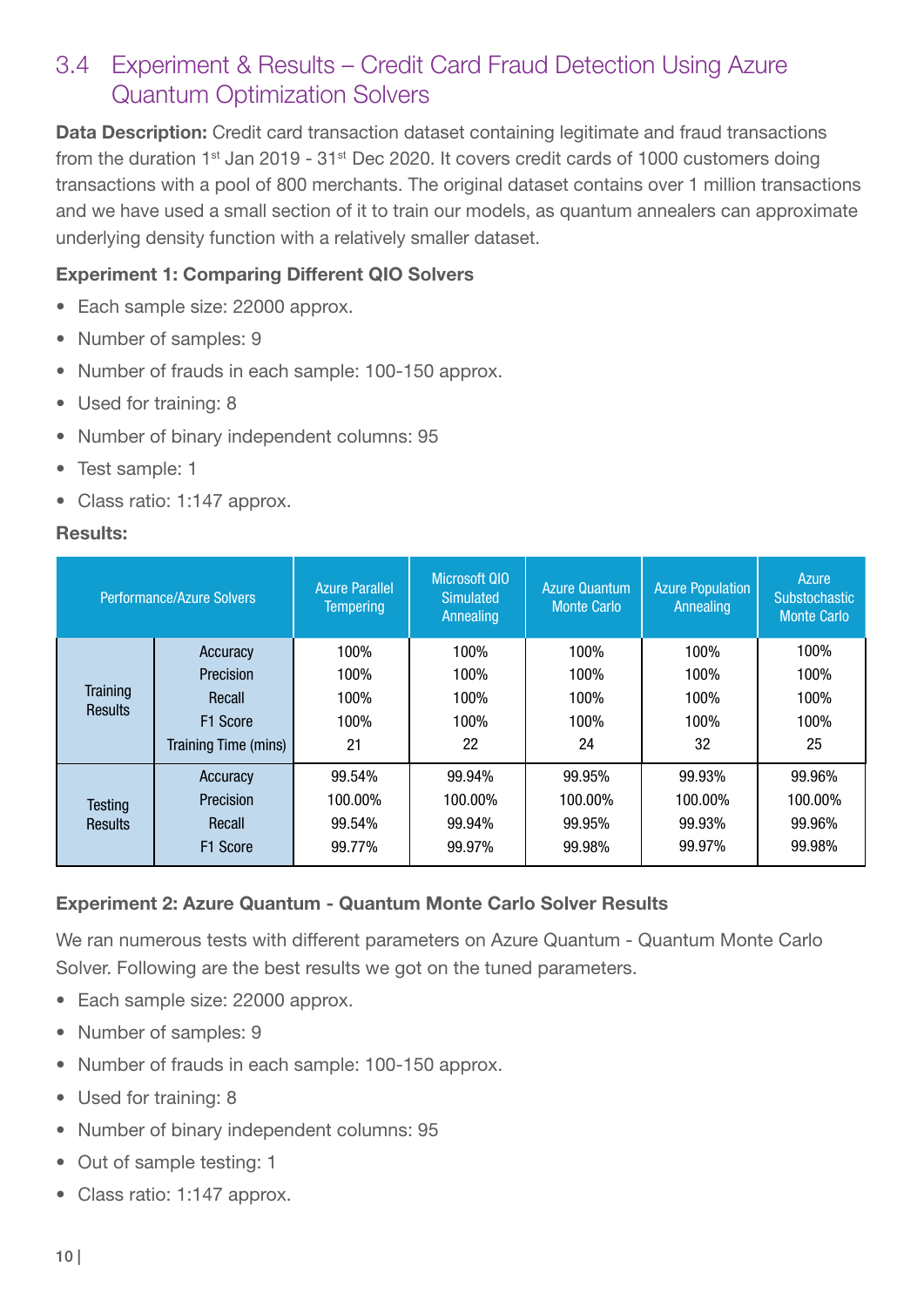#### • Parameters:

■ sweeps = 2, trotter number = 10, restarts = 72, beta start =  $0.001$ , transverse\_field\_start = 10, transverse\_field\_stop =  $0.1$ , seed =  $22$ 

#### Results:

Total time to train the model  $= 24$  mins.

| SI. No. | <b>KPI</b> | <b>Training</b> | <b>Testing</b> |
|---------|------------|-----------------|----------------|
|         | Accuracy   | 100%            | 99.95%         |
| 2       | Precision  | 100%            | 100.00%        |
| 3       | Recall     | 100%            | 99.95%         |
| 4       | F1 Score   | 100%            | 99.98%         |

## 4. Solution Benefits

### 4.1 Classical vs Quantum-inspired RBM Classifier

Experiment 1: The comparison of Classical RBM and Azure Quantum - Quantum Monte Carlo Solver annealer-based RBM classifier:

- Dataset Description: Credit card transaction dataset containing legitimate and fraud transactions from the duration 1<sup>st</sup> Jan 2019 - 31<sup>st</sup> Dec 2020. It covers credit cards of 1000 customers doing transactions with a pool of 800 merchants.
- Training data size
	- Class 0 (non-anomalous) 25873 transactions
	- Class 1 (anomalous) 1501 transactions
	- % of anomalous transactions  $-$  ~5.5%
- Architecture setup:
	- Quantum annealer-based:
		- Number of QRBM: 1
		- Hidden Nodes: Equal to visible layer nodes
	- **MCMC-based:** 
		- Number of QRBM: 1
		- Hidden Nodes: Equal to visible layer nodes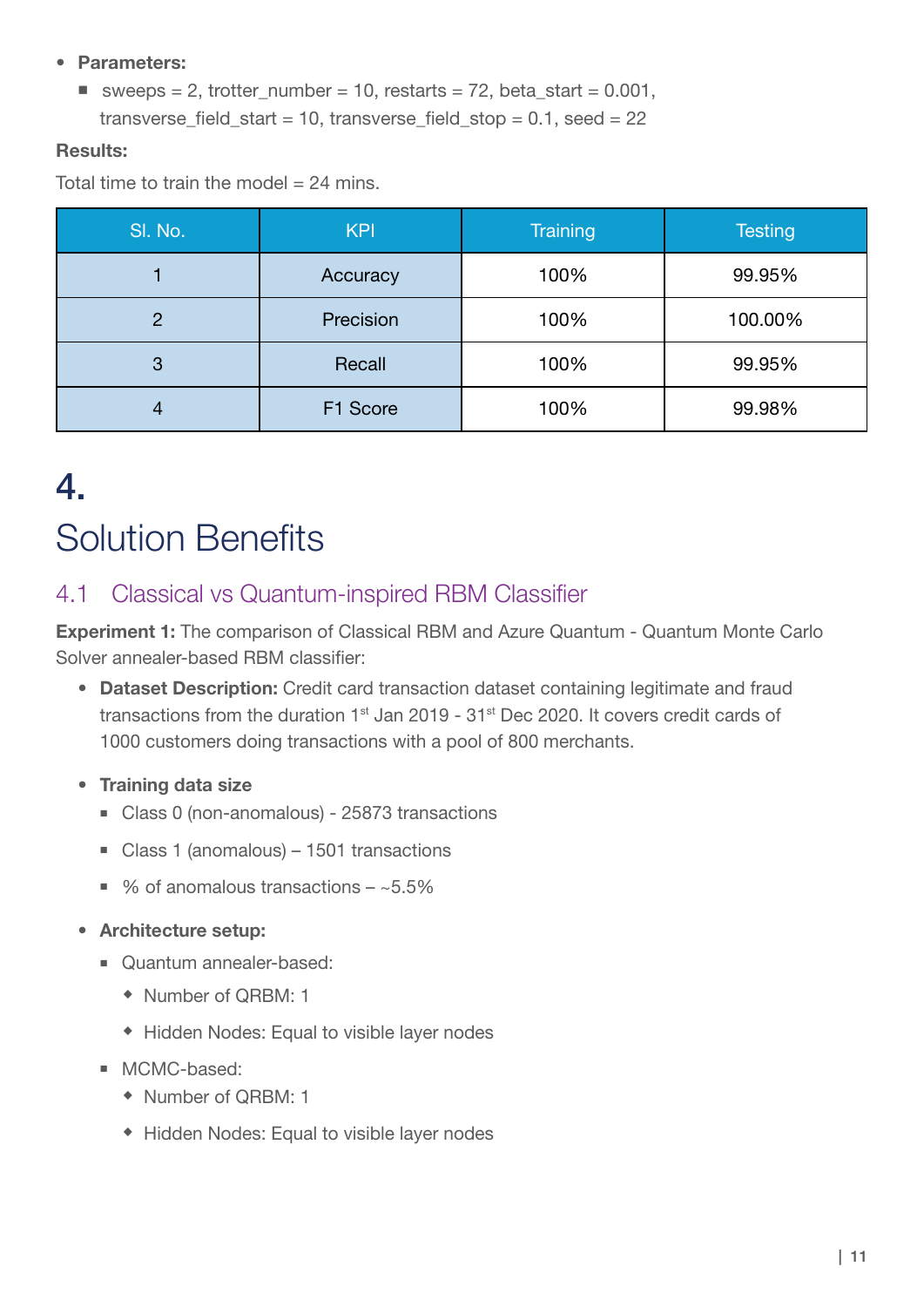#### • Training results:

| SI. No.        | <b>KPI</b>           | <b>Azure Quantum</b><br><b>Results</b> | <b>Classical Results</b> |
|----------------|----------------------|----------------------------------------|--------------------------|
|                | Precision            | 100.00%                                | 100.00%                  |
| $\overline{2}$ | Recall               | 99.86%                                 | 97.00%                   |
| 3              | Accuracy             | 99.96%                                 | 99.80%                   |
|                | F1                   | 99.98%                                 | 98.50%                   |
| 5              | <b>Training Time</b> | 4 secs                                 | 35 mins approx.          |

The above table clearly shows the improvement in the training performance of the Azure Quantum-powered RBM because of the quantum-inspired sampling while training the model.

#### • Test results:

- Total transactions: 9794 transactions
- Class 0 (non-anomalous): 9344 transactions
- Class 1 (anomalous): 450 transactions

The graph below represents an improvement in the performance of quantum-inspired approach in comparison with classical approaches of training the RBM.



*Figure 6: Performance Results*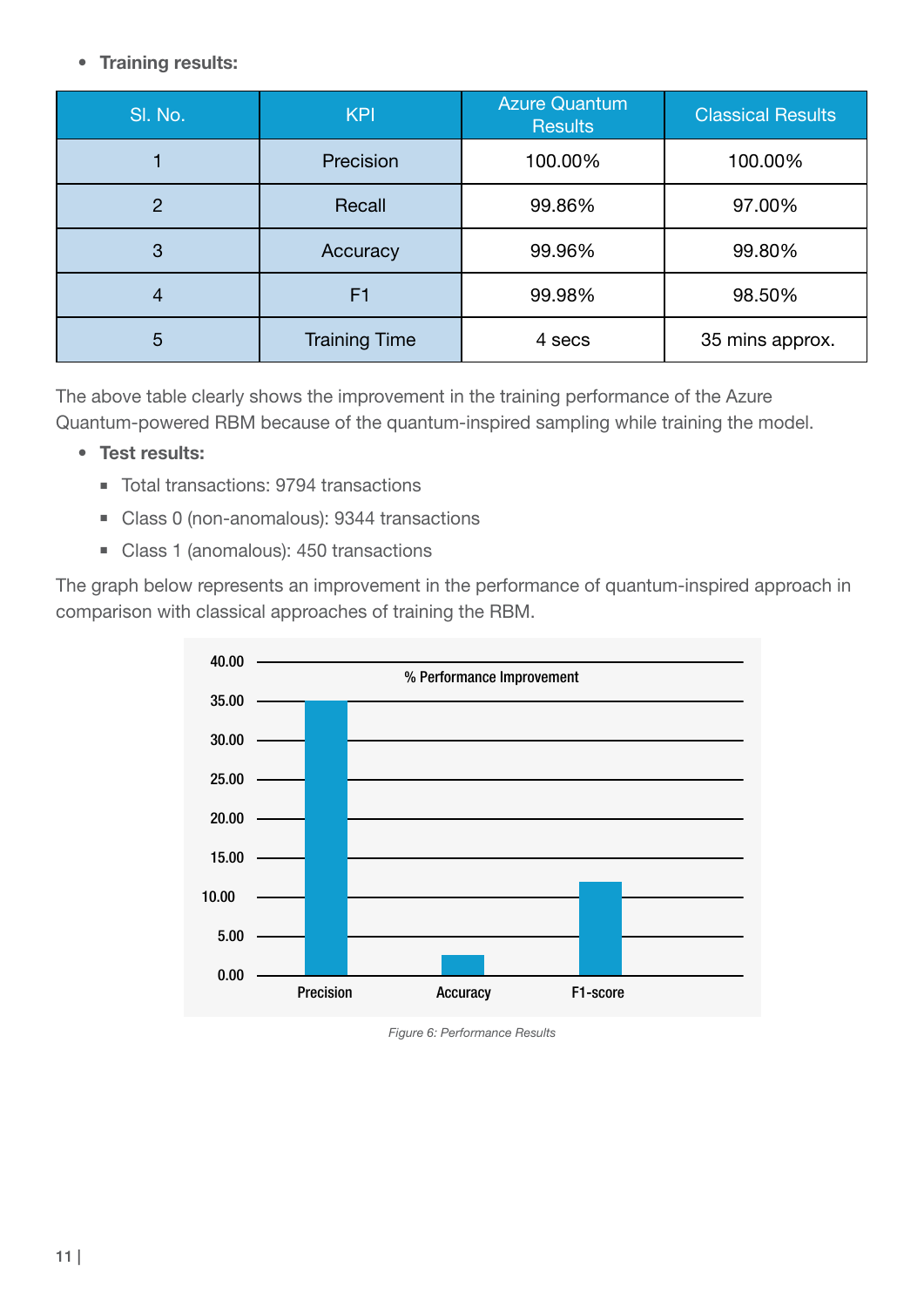### 4.2 Other Benefits

Our anomaly detection solution based on Azure Quantum's optimization solvers delivers the following benefits:

- Improved KPIs such as improved training accuracy, shorter training times and faster inferences
- Real-time anomaly detection through API (Application Program Interface) with QIO in Azure Quantum backend
- Capture more complex patterns using Quantum-inspired Algorithms
- Production-ready cloud-based integrated Azure cloud and Azure Quantum pipelines for solution delivery
- Requires smaller datasets in comparison to classical state-of-the-art algorithms with comparable performance KPIs

## 5. **Conclusion**

The above experiments clearly state that quantum-inspired based generative model training of the RBM is more efficient than its classical counterpart of MCMC sampling in terms of training accuracy and out-of-sample performance. We can conclude that the utilization of quantum-inspired sampling techniques can bring in better behavior learning and understanding of the underlying patterns to reduce false positives and build a more robust anomaly detection algorithm. Quantum annealer-based sampling is efficient in terms of better sample generation and reduced sampling time. This capability could further be utilized in exploring more complex density functions estimation and building better approximation models for behavior modeling in different application domains including IoT sensor behavior modeling, system maintenance scheduling, retail customer behavior modeling, etc.